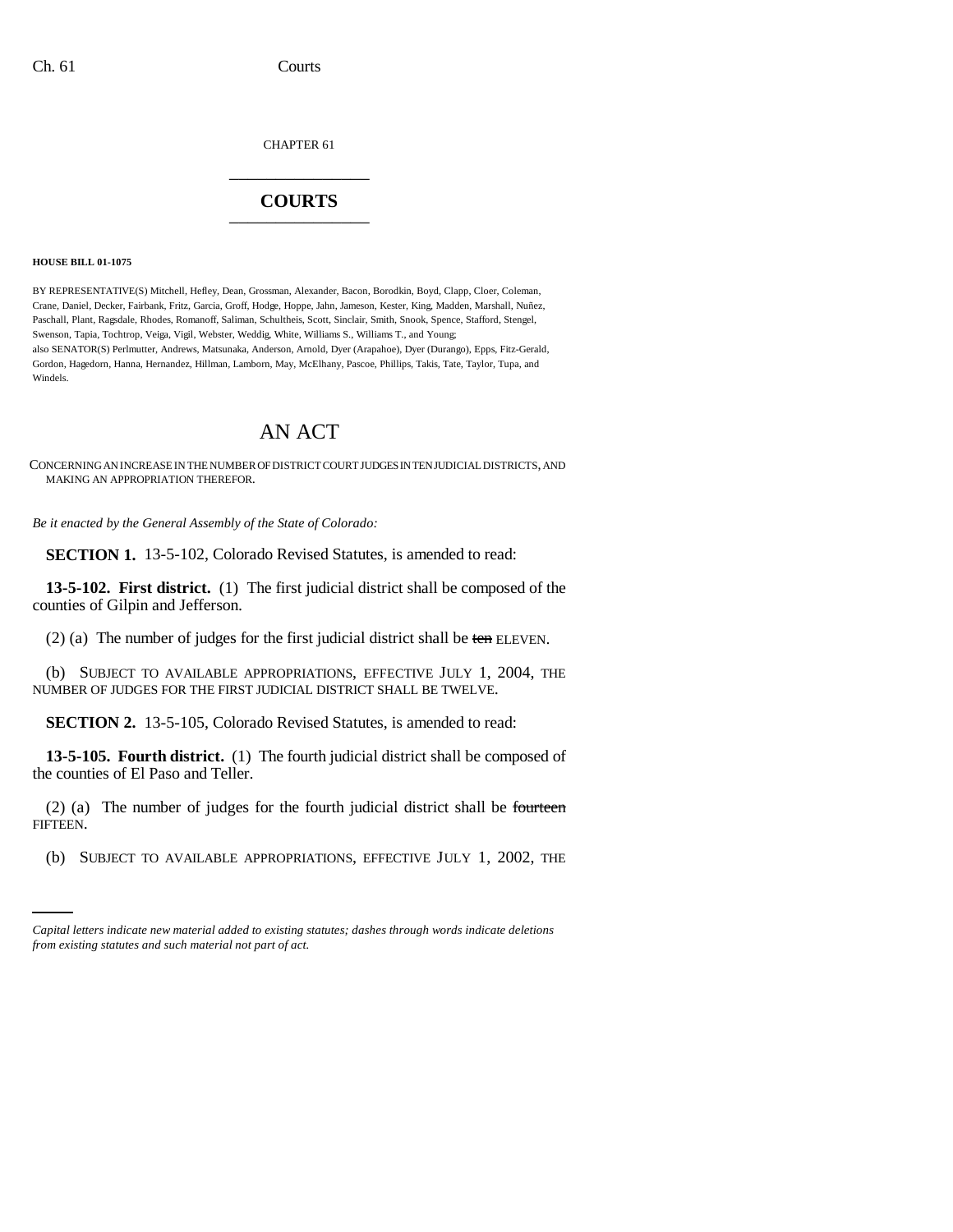NUMBER OF JUDGES FOR THE FOURTH JUDICIAL DISTRICT SHALL BE SIXTEEN.

(c) SUBJECT TO AVAILABLE APPROPRIATIONS, EFFECTIVE JULY 1, 2003, THE NUMBER OF JUDGES FOR THE FOURTH JUDICIAL DISTRICT SHALL BE SEVENTEEN.

(d) SUBJECT TO AVAILABLE APPROPRIATIONS, EFFECTIVE JULY 1, 2004, THE NUMBER OF JUDGES FOR THE FOURTH JUDICIAL DISTRICT SHALL BE NINETEEN.

**SECTION 3.** 13-5-106, Colorado Revised Statutes, is amended to read:

**13-5-106. Fifth district.** (1) The fifth judicial district shall be composed of the counties of Clear Creek, Eagle, Lake, and Summit.

(2) (a) The number of judges for the fifth judicial district shall be three.

(b) SUBJECT TO AVAILABLE APPROPRIATIONS, EFFECTIVE JULY 1, 2002, THE NUMBER OF JUDGES FOR THE FIFTH JUDICIAL DISTRICT SHALL BE FOUR.

(c) SUBJECT TO AVAILABLE APPROPRIATIONS, EFFECTIVE JULY 1, 2004, THE NUMBER OF JUDGES FOR THE FIFTH JUDICIAL DISTRICT SHALL BE FIVE.

(d) At least one of such THE judges FOR THE FIFTH JUDICIAL DISTRICT shall maintain his OR HER official chambers and residence in the county of Eagle, Lake, or Summit.

**SECTION 4.** 13-5-107, Colorado Revised Statutes, is amended to read:

**13-5-107. Sixth district.** (1) The sixth judicial district shall be composed of the counties of Archuleta, La Plata, and San Juan.

(2) (a) The number of judges for the sixth judicial district shall be two.

(b) SUBJECT TO AVAILABLE APPROPRIATIONS, EFFECTIVE JULY 1, 2002, THE NUMBER OF JUDGES FOR THE SIXTH JUDICIAL DISTRICT SHALL BE THREE.

**SECTION 5.** 13-5-108, Colorado Revised Statutes, is amended to read:

**13-5-108. Seventh district.** (1) The seventh judicial district shall be composed of the counties of Delta, Gunnison, Hinsdale, Montrose, Ouray, and San Miguel.

(2) (a) The number of judges for the seventh judicial district shall be three.

(b) SUBJECT TO AVAILABLE APPROPRIATIONS, EFFECTIVE JULY 1, 2003, THE NUMBER OF JUDGES FOR THE SEVENTH JUDICIAL DISTRICT SHALL BE FOUR.

**SECTION 6.** 13-5-109, Colorado Revised Statutes, is amended to read:

**13-5-109. Eighth district.** (1) The eighth judicial district shall be composed of the counties of Larimer and Jackson.

(2) The number of judges for the eighth judicial district shall be four FIVE.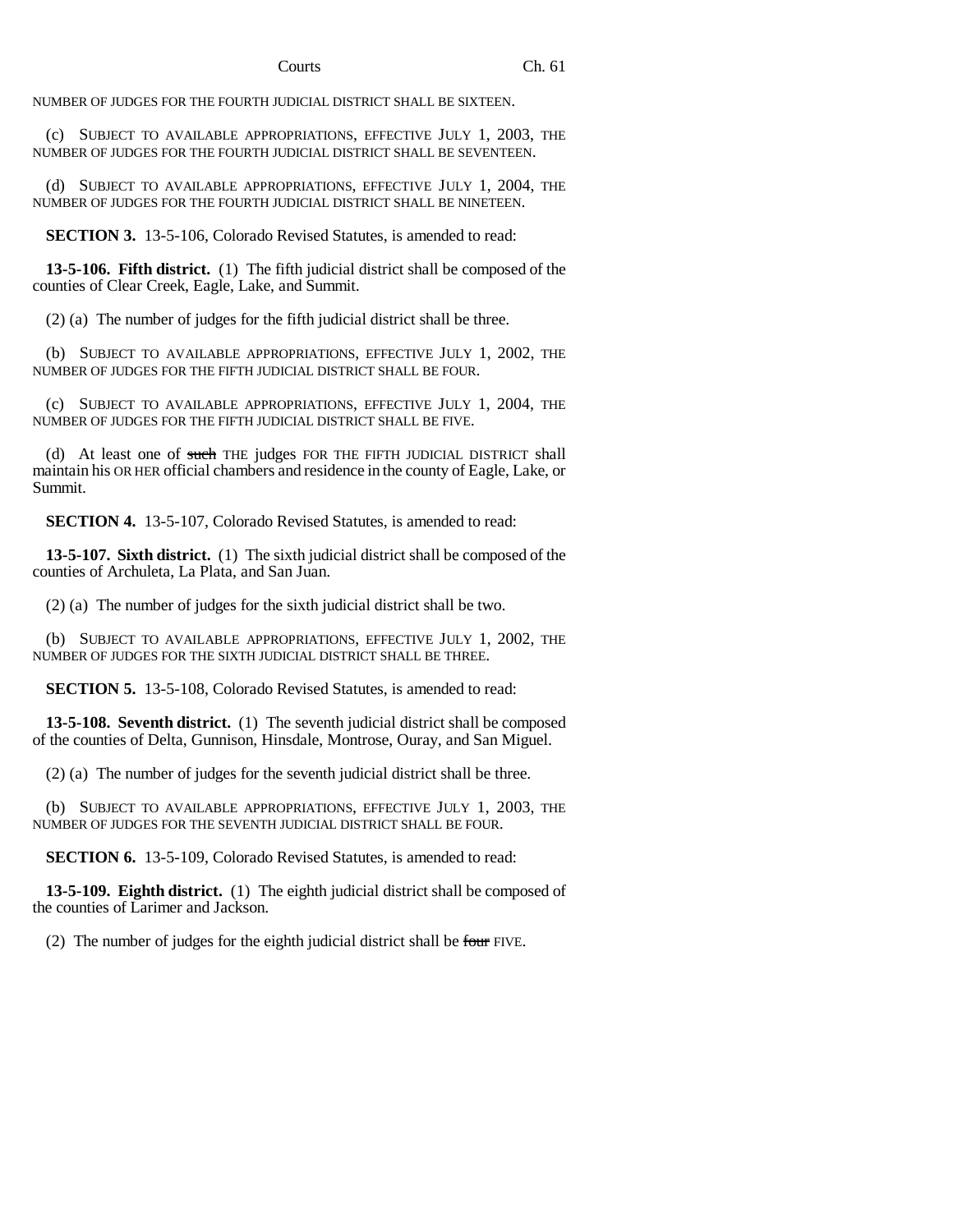**SECTION 7.** 13-5-118, Colorado Revised Statutes, is amended to read:

**13-5-118. Seventeenth district.** (1) The seventeenth judicial district shall be composed of the county of Adams and the city and county of Broomfield.

(2) (a) The number of judges for the seventeenth judicial district shall be seven EIGHT.

(b) SUBJECT TO AVAILABLE APPROPRIATIONS, EFFECTIVE JULY 1, 2002, THE NUMBER OF JUDGES FOR THE SEVENTEENTH JUDICIAL DISTRICT SHALL BE NINE.

(c) SUBJECT TO AVAILABLE APPROPRIATIONS, EFFECTIVE JULY 1, 2003, THE NUMBER OF JUDGES FOR THE SEVENTEENTH JUDICIAL DISTRICT SHALL BE TEN.

(3) The seventeenth judicial district shall have jurisdiction over all causes of action accruing and all crimes committed within the city and county of Broomfield on or after November 15, 2001. Prior to November 15, 2001, the judicial districts for the counties, as they existed prior to November 15, 2001, shall have jurisdiction over all causes of action accruing and crimes committed within such counties.

**SECTION 8.** 13-5-119, Colorado Revised Statutes, is amended to read:

**13-5-119. Eighteenth district.** (1) The eighteenth judicial district shall be composed of the counties of Arapahoe, Douglas, Elbert, and Lincoln.

(2) (a) The number of judges for the eighteenth judicial district shall be thirteen FOURTEEN.

(b) SUBJECT TO AVAILABLE APPROPRIATIONS, EFFECTIVE JULY 1, 2002, THE NUMBER OF JUDGES FOR THE EIGHTEENTH JUDICIAL DISTRICT SHALL BE FIFTEEN.

(c) SUBJECT TO AVAILABLE APPROPRIATIONS, EFFECTIVE JULY 1, 2003, THE NUMBER OF JUDGES FOR THE EIGHTEENTH JUDICIAL DISTRICT SHALL BE SIXTEEN.

(d) SUBJECT TO AVAILABLE APPROPRIATIONS, EFFECTIVE JULY 1, 2004, THE NUMBER OF JUDGES FOR THE EIGHTEENTH JUDICIAL DISTRICT SHALL BE SEVENTEEN.

(e) The district judges regularly assigned to Arapahoe county shall maintain their offices in one location within Arapahoe county.

(3) Repealed.

**SECTION 9.** 13-5-120, Colorado Revised Statutes, is amended to read:

**13-5-120. Nineteenth district.** (1) The nineteenth judicial district shall be composed of the county of Weld.

(2) (a) The number of judges for the nineteenth judicial district shall be four.

(b) SUBJECT TO AVAILABLE APPROPRIATIONS, EFFECTIVE JULY 1, 2002, THE NUMBER OF JUDGES FOR THE NINETEENTH JUDICIAL DISTRICT SHALL BE FIVE.